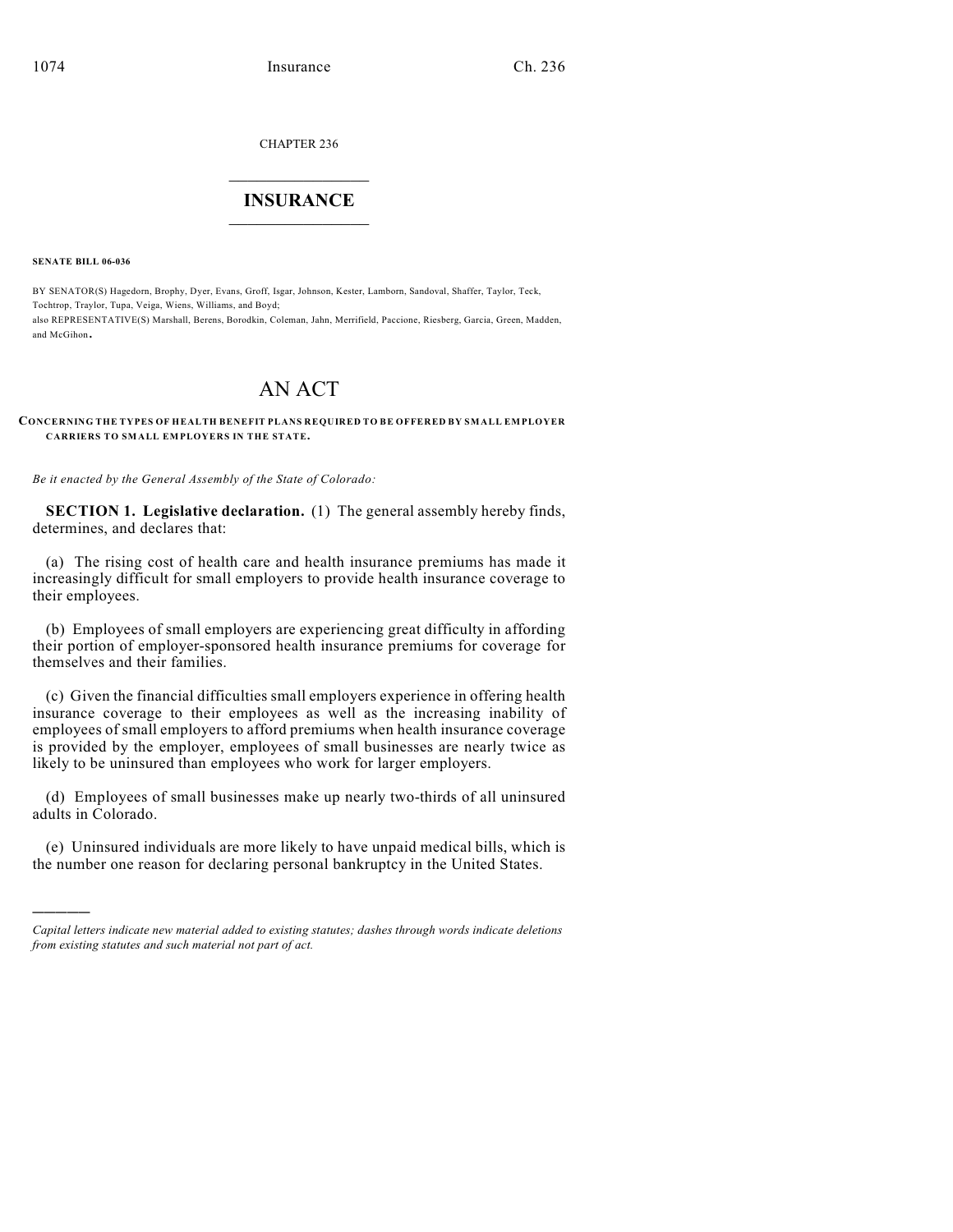(f) Insurers offering health insurance plans for small employers need more flexibility in the components of the plans that are required to be offered in order to reduce the costs of such plans and increase the affordability of the plans to small employers and their employees.

(g) Medical evidence can be used to enhance a health insurance plan that covers catastrophic medical care by covering limited preventive services and chronic disease care, which are proven to be the most cost-effective, thereby lowering the cost of such plans and making them more affordable for small employers and their employees.

(h) It is in the best interest of the state to assure that small business employees have access to affordable health insurance with coverage based on the latest medical evidence.

(i) It is the intent of the general assembly to require small employer health insurance carriers to offer an affordable health insurance plan with coverage based on the latest medical evidence in an effort to increase the number of small business employees who are insured through a small employer health benefit plan and reduce the number of Coloradans declaring personal bankruptcy due to the inability to pay outstanding medical bills.

**SECTION 2.** The introductory portion to 10-16-105 (7.2) and 10-16-105 (7.2) (b) and (11), Colorado Revised Statutes, are amended, and the said 10-16-105 is further amended BY THE ADDITION OF A NEW SUBSECTION, to read:

**10-16-105. Small group sickness and accident insurance - guaranteed issue - mandated provisions for basic health benefit plans - rules - benefit design advisory committee - repeal.** (7.2) The commissioner shall promulgate rules to implement a basic health benefit plan and a standard health benefit plan to be offered by each small employer carrier as a condition of transacting business in this state. The commissioner shall survey small group carriers to determine the range of health benefit plans available annually. The commissioner shall implement a basic plan that approximates the lowest level of coverage offered in small group health benefit plans. and A BASIC HEALTH BENEFIT PLAN MAY BE BASED ON THE LATEST MEDICAL EVIDENCE. THE COMMISSIONER shall implement a standard plan that approximates the average level of coverage offered in small group health benefit plans. In determining such levels of coverage, the commissioner shall consider such factors SUCH as coinsurance, copayments, deductibles, out-of-pocket maximums, and covered benefits. The commissioner shall amend the rules to implement the basic and standard plans HEALTH BENEFIT PLANS no more frequently than once every two years. Such THE rules shall be in conformity with the provisions of article 4 of title 24, C.R.S., and shall incorporate the following STANDARD HEALTH BENEFIT PLAN DESIGN DESCRIBED IN PARAGRAPH (a) OF THIS SUBSECTION (7.2) AND THE VARIOUS OPTIONS FOR THE BASIC HEALTH BENEFIT PLAN DESIGN DESCRIBED IN PARAGRAPH (b) OF THIS SUBSECTION (7.2):

(b) (I) A basic health benefit plan may reflect a basic health benefit plan that does not include coverage pursuant to the mandatory coverage provisions of section 10-16-104 (4), (5), (8), (9), (10), and (12);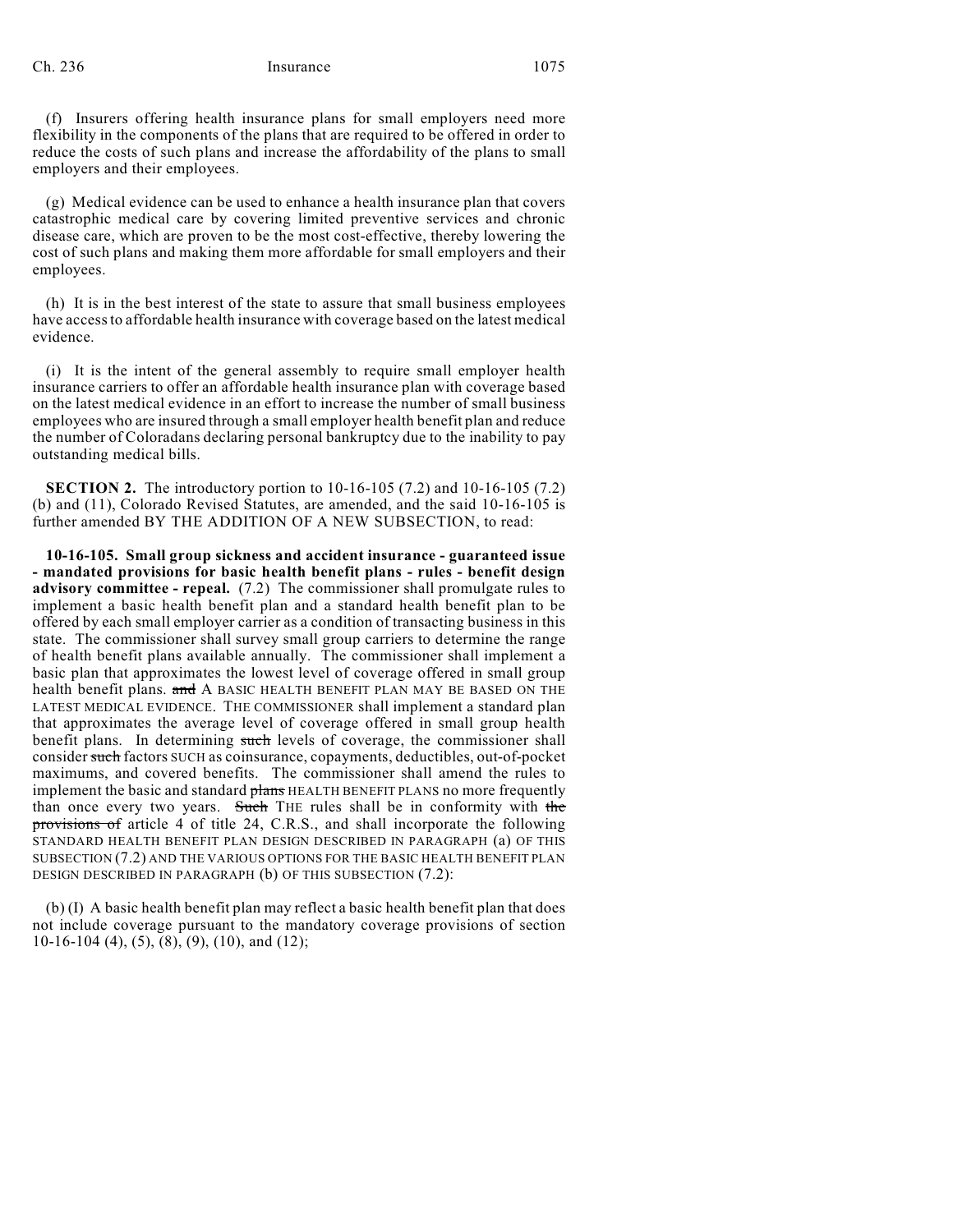1076 Insurance Ch. 236

(II) A basic health benefit plan may reflect a health benefit plan that is a high deductible plan that would qualify for a health savings account pursuant to 26 U.S.C. sec. 223. except that A carrier may apply deductible amounts for mandatory health benefits for mammography, prostate screening, child supervision services, or prosthetic devices pursuant to section 10-16-104 (4), (10), (11), and (14) if such mandatory benefits are not considered by the federal department of treasury to be preventive or to have an acceptable deductible amount; or

(III) A basic health benefit plan may reflect a basic health benefit plan that does not include coverage pursuant to the mandatory coverage provisions of section 10-16-104 (4), (5), (8), (9), (10), and (12), and is a high deductible plan that would qualify for a health savings account pursuant to 26 U.S.C. sec. 223. except that A carrier may apply deductible amounts for mandatory health benefits for mammography, prostate screening, child supervision services or prosthetic devices pursuant to section 10-16-104  $(4)$ ,  $(10)$ ,  $(11)$  and  $(14)$  if such mandatory benefits are not considered by the federal department of treasury to be preventive or to have an acceptable deductible amount.

(IV) ON AND AFTER JANUARY 1, 2008, A BASIC HEALTH BENEFIT PLAN MAY REFLECT A MEDICAL EVIDENCE-BASED HEALTH BENEFIT PLAN THAT:

(A) DOES NOT INCLUDE COVERAGE PURSUANT TO THE MANDATORY COVERAGE PROVISIONS OF SECTION 10-16-104 (5), (8), (9), (10), AND (12);

(B) IS A HIGH DEDUCTIBLE PLAN THAT WOULD QUALIFY FOR A HEALTH SAVINGS ACCOUNT PURSUANT TO 26 U.S.C. SEC. 223;

(C) COVERS LIMITED PREVENTION AND SCREENING BASED ON THE LATEST MEDICAL EVIDENCE EMBODIED IN RECOMMENDATIONS OF AN INDEPENDENT PANEL OF EXPERTS IN PRIMARY CARE AND PREVENTION THAT SYSTEMATICALLY REVIEWS THE EVIDENCE OF EFFECTIVENESS AND DEVELOPS RECOMMENDATIONS FOR CLINICAL PREVENTIVE SERVICES; EXCEPT THAT A CARRIER MAY APPLY DEDUCTIBLE AMOUNTS FOR MANDATORY HEALTH BENEFITS FOR MAMMOGRAPHY, CHILD SUPERVISION SERVICES, OR PROSTHETIC DEVICES PURSUANT TO SECTION 10-16-104 (4),(11), AND (14) IF SUCH MANDATORY BENEFITS ARE NOT CONSIDERED BY THE FEDERAL DEPARTMENT OF TREASURY TO BE PREVENTIVE OR TO HAVE AN ACCEPTABLE DEDUCTIBLE AMOUNT;

(D) COVERS LIMITED ELECTIVE INPATIENT AND SURGICAL CARE;

(E) COVERS LIMITED MEDICATIONS USED PRIMARILY FOR COST-EFFECTIVE CHRONIC DISEASE MANAGEMENT; AND

(F) COVERS MATERNITY CARE.

(11) The requirements contained in this section for small employer carriers to issue basic and standard health benefit plans shall terminate July 1, 2006, unless the general assembly acts by bill to extend such requirements beyond said date after conducting the review required in section 10-16-120.

(16) (a) THE COMMISSIONER SHALL APPOINT A BENEFIT DESIGN ADVISORY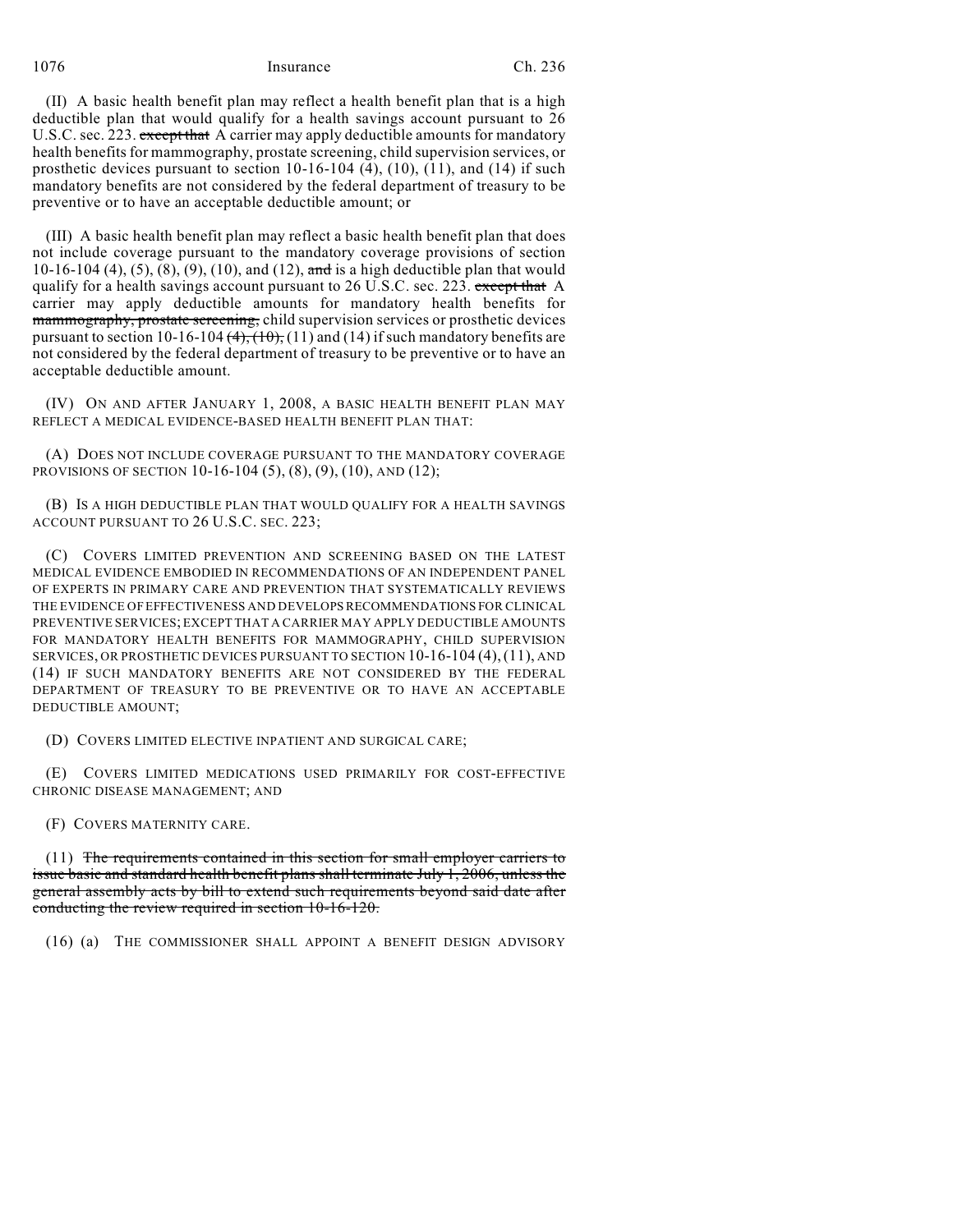### Ch. 236 Insurance 1077

COMMITTEE TO PROVIDE RECOMMENDATIONS ON THE DEVELOPMENT OF THE MEDICAL EVIDENCE-BASED HEALTH BENEFIT PLAN DESCRIBED IN SUBPARAGRAPH (IV) OF PARAGRAPH (b) OF SUBSECTION (7.2) OF THIS SECTION. THE ADVISORY COMMITTEE SHALL CONSIST OF ACTUARIES; FOR-PROFIT AND NONPROFIT HEALTH INSURERS; HEALTH INSURANCE BROKERS; HEALTH CARE CONSUMERS; REPRESENTATIVES OF HEALTH CARE PROVIDERS; HEALTH CARE PROFESSIONALS; SMALL BUSINESS OWNERS, INCLUDING OWNERS OF BUSINESS GROUPS OF ONE; AND PERSONS HAVING EXPERTISE IN HEALTH CARE FINANCE, POLICY, AND EVIDENCE-BASED MEDICINE. THE COMMISSIONER SHALL APPOINT THE MEMBERS OF THE ADVISORY COMMITTEE BY JULY 1, 2006.

(b) THE DIVISION MAY ACCEPT GIFTS, GRANTS, AND DONATIONS MADE FOR THE PURPOSE OF FUNDING THE FUNCTIONS OF THE BENEFIT DESIGN ADVISORY COMMITTEE. MEMBERS OF THE ADVISORY COMMITTEE SHALL SERVE WITHOUT COMPENSATION AND SHALL NOT BE REIMBURSED FOR EXPENSES INCURRED WHILE SERVING ON THE ADVISORY COMMITTEE.

(c) THIS SUBSECTION (16) IS REPEALED, EFFECTIVE JULY 1, 2011. PRIOR TO SUCH REPEAL, THE ADVISORY COMMITTEE SHALL BE REVIEWED PURSUANT TO SECTION 2-3-1203, C.R.S.

**SECTION 3.** 10-16-104 (15), Colorado Revised Statutes, is amended to read:

**10-16-104. Mandatory coverage provisions.** (15) Notwithstanding any provision to the contrary, a small employer may purchase health benefit coverage that does not include the coverage for benefits pursuant to subsections (4), (5), (8), (9), (10), and (12) of this section through a basic health benefit plan pursuant to section 10-16-105 (7.2) (b)  $\bigoplus$  OR THAT DOES NOT INCLUDE COVERAGE FOR BENEFITS PURSUANT TO SUBSECTIONS  $(5)$ ,  $(8)$ ,  $(9)$ ,  $(10)$ , AND  $(12)$  OF THIS SECTION THROUGH A MEDICAL EVIDENCE-BASED HEALTH BENEFIT PLAN AUTHORIZED IN SECTION 10-16-105 (7.2) (b) (IV).

**SECTION 4. Repeal.** 10-16-120, Colorado Revised Statutes, is repealed as follows:

**10-16-120. Legislative review of requirements for guaranteed issue of basic and standard health benefit plans.** (1) During the regular session of the general assembly in the year 2001, the legislative council of the general assembly shall conduct a review of the operation of requirements contained in section 10-16-105 for small employer carriers to issue basic and standard health benefit plans. Such review shall consider, but not be limited to, the effect of such requirement on the availability and affordability of health care coverage to residents of Colorado. As a result of the review required by this subsection (1), the legislative council may recommend to the general assembly any legislation determined to be necessary based on such review.

(2) The requirements contained in section 10-16-105 for small employer carriers to issue basic and standard health benefit plans shall terminate July 1, 2006, unless the general assembly acts by bill to extend said requirements beyond July 1, 2006.

**SECTION 5.** 10-16-107.2 (2) (b) (I), Colorado Revised Statutes, is amended to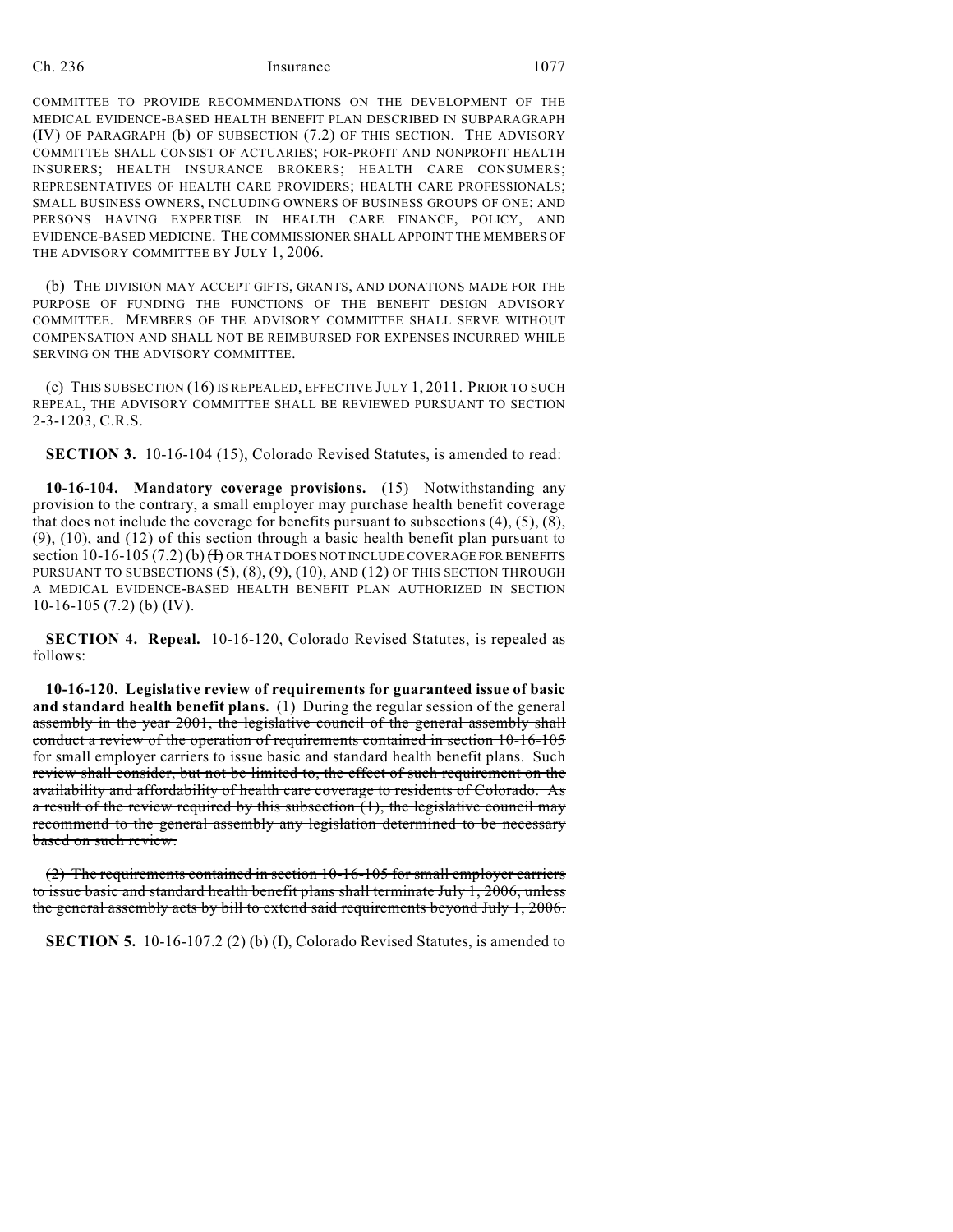read:

**10-16-107.2. Filing of health policies.** (2) (b) (I) The commissioner shall develop a uniform employee application form for health coverage BENEFIT PLANS and shall require all small group sickness and accident insurers, health maintenance organizations, nonprofit hospital and health service corporations, and other entities providing small group health care coverage authorized by the commissioner to conduct business in Colorado to exclusively use such uniform employee application form for the conduct of business in this state. On and after January 1, 2007, all small group sickness and accident insurers, health maintenance organizations, nonprofit hospital and health service corporations, and other entities that provide small group health care coverage shall use the uniform employee application form for small group sickness and accident health coverage BENEFIT PLANS.

**SECTION 6.** 26-19-107 (1) (a) (I), Colorado Revised Statutes, is amended to read:

**26-19-107. Duties of the department - schedule of services - premiums copayments - subsidies.** (1) In addition to any other duties pursuant to this article, the department shall have the following duties:

(a) (I) To design, on or after April  $21$ , 1998, and from time to time revise, a schedule of health care services included in the plan and to propose said schedule to the medical services board for approval or modification. The schedule of health care services as proposed by the department and approved by the medical services board shall include, but shall not be limited to, preventive care, physician services, prenatal care and postpartum care, inpatient and outpatient hospital services, prescription drugs and medications, and other services that may be medically necessary for the health of enrollees. The department shall design and revise this schedule of health care services included in the plan to be based upon the basic and standard health benefit plans defined in section 10-16-102 (4) and  $(42)$  AND (43), C.R.S.; except that the department may modify the basic and the standard health benefit plans to meet specific federal requirements or to accommodate those changes necessary for a program designed specifically for children.

**SECTION 7.** 2-3-1203 (3) (x), Colorado Revised Statutes, is amended BY THE ADDITION OF A NEW SUBPARAGRAPH to read:

**2-3-1203. Sunset review of advisory committees.** (3) The following dates are the dates for which the statutory authorization for the designated advisory committees is scheduled for repeal:

(x) July 1, 2011:

(VI) THE BENEFIT DESIGN ADVISORY COMMITTEE, APPOINTED PURSUANT TO SECTION 10-16-105 (16), C.R.S.

**SECTION 8. Effective date - applicability.** (1) Except as provided in subsection (2) of this section, this act shall take effect January 1, 2007, and shall apply to health benefit plans offered by small employer carriers on or after said date.